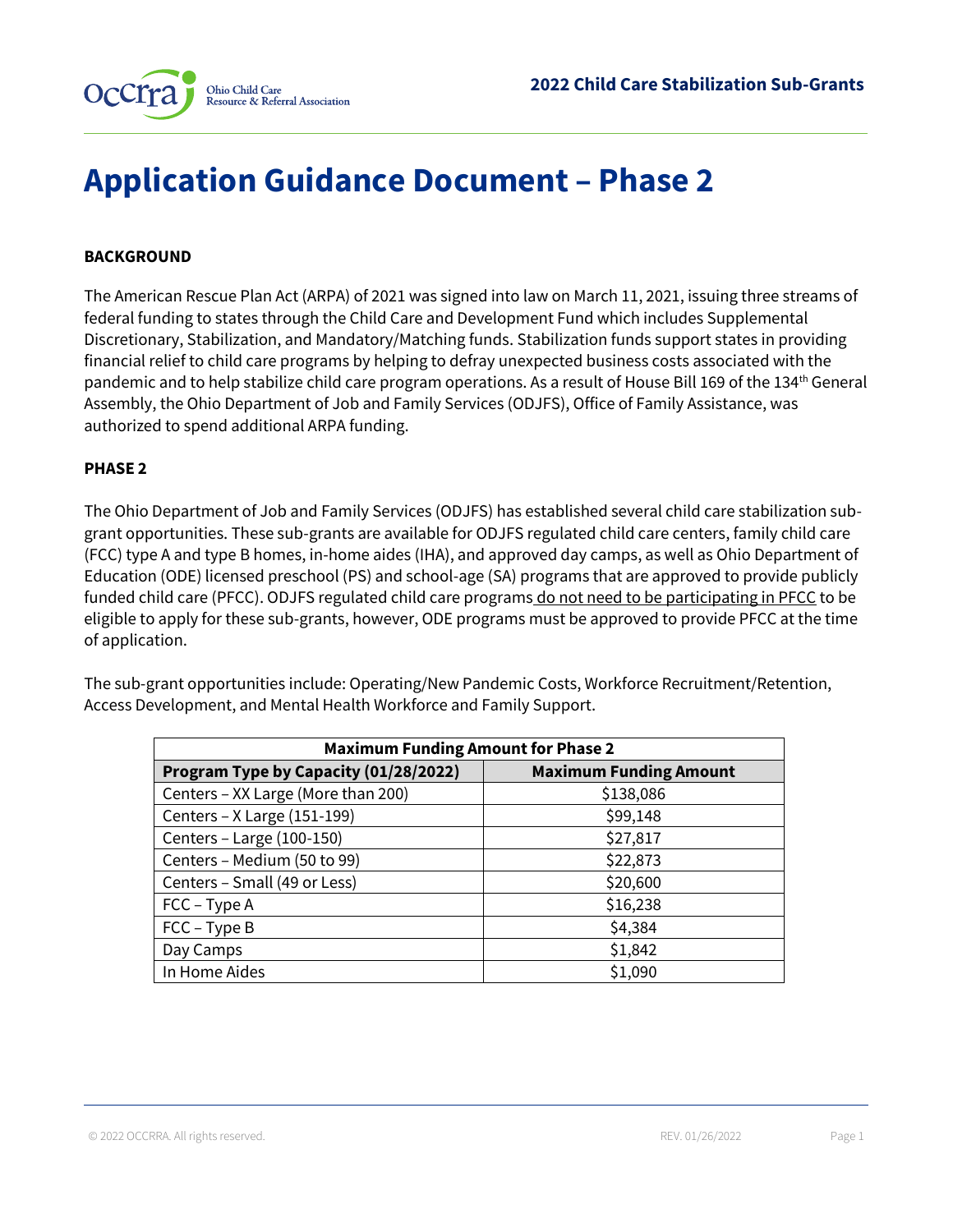#### **STABILIZATION SUB-GRANTS APPLICATION**

The application, guidance and requirements will be made available on OCCRRA's website February 1, 2022, at [www.occrra.org.](http://www.occrra.org/) Eligible providers must submit an application through the Ohio Professional Registry (OPR), via a program's Organization Dashboard at [https://registry.occrra.org/.](https://nam02.safelinks.protection.outlook.com/?url=https%3A%2F%2Fregistry.occrra.org%2F&data=02%7C01%7CTBarnhouse%40occrra.org%7Ce260abacda7244c4e1a108d7fe4b9dd1%7Cefea53f0b47f446f89dbcbc87cca74ea%7C0%7C0%7C637257473033412372&sdata=14%2FeaLauz6vUKllqUQMm8DDhGHK%2BmQAYROcLdUcnGiM%3D&reserved=0) Only those programs that have Organization Dashboard access will be able to open and complete the application and payment portal. The individual who has banking information and required program details should complete and submit the application and payment portal.

Program eligibility is assessed two times during the application process. First, when the program completes their application. The second is right before payment is made. If a program is eligible to complete the application but is later determined ineligible before the payment is made, the program will not receive the funds. The program may reapply if they are deemed eligible before the application deadline.

When applying for the ARPA stabilization sub-grants, applicants are required to provide owner/administrator demographics, program operational status, and program estimated monthly expense data as these items are federally required by ARPA.

The **maximum funding amount** is based on program type and, for ODJFS child care centers and ODE (PFCC) PS and SA programs, the program's licensed capacity on January 28, 2022. This number can be found on the funding charts in the Child Care Manual Procedure Letter. Programs cannot exceed the maximum funding amount in the expense period for each sub-grant.

The **requested amount** is the amount that your intends to spend during the expense period. The amount may equal the maximum funding amount, be a number less than the maximum funding amount, or a program may enter \$0 if not applying for a specific sub-grant. Programs should apply for all sub-grants they anticipate needing at one time. Programs can utilize none, some or all the sub-grants but cannot exceed the maximum funding amount for each phase. Additionally, these funds cannot be used toward an expense previously paid for with stabilization grant funding. Unused funds per phase cannot be carried forward.

The **expense period** is the timeframe when the funds need to be used. Only the Operating/New Pandemic Costs sub-grant has an expense period back to July 1, 2021. The remaining sub-grants all begin February 1, 2022, going forward. Your expense receipts, paid invoices and documentation will need to have dates within this period.

Only the sub-grants that your program is eligible for will appear in the application. Please complete your application with all sub-grants and all funding you wish to receive during this funding cycle. When entering a requested amount, you will need to select sub-grant activities you will spend the funds on. For example, in Operating/New Pandemic Costs, if you only check the Personal Protective Equipment (PPE) box, that is the only activity you can spend those funds on. These activities will appear on the program's reconciliation expense report when it is time to complete.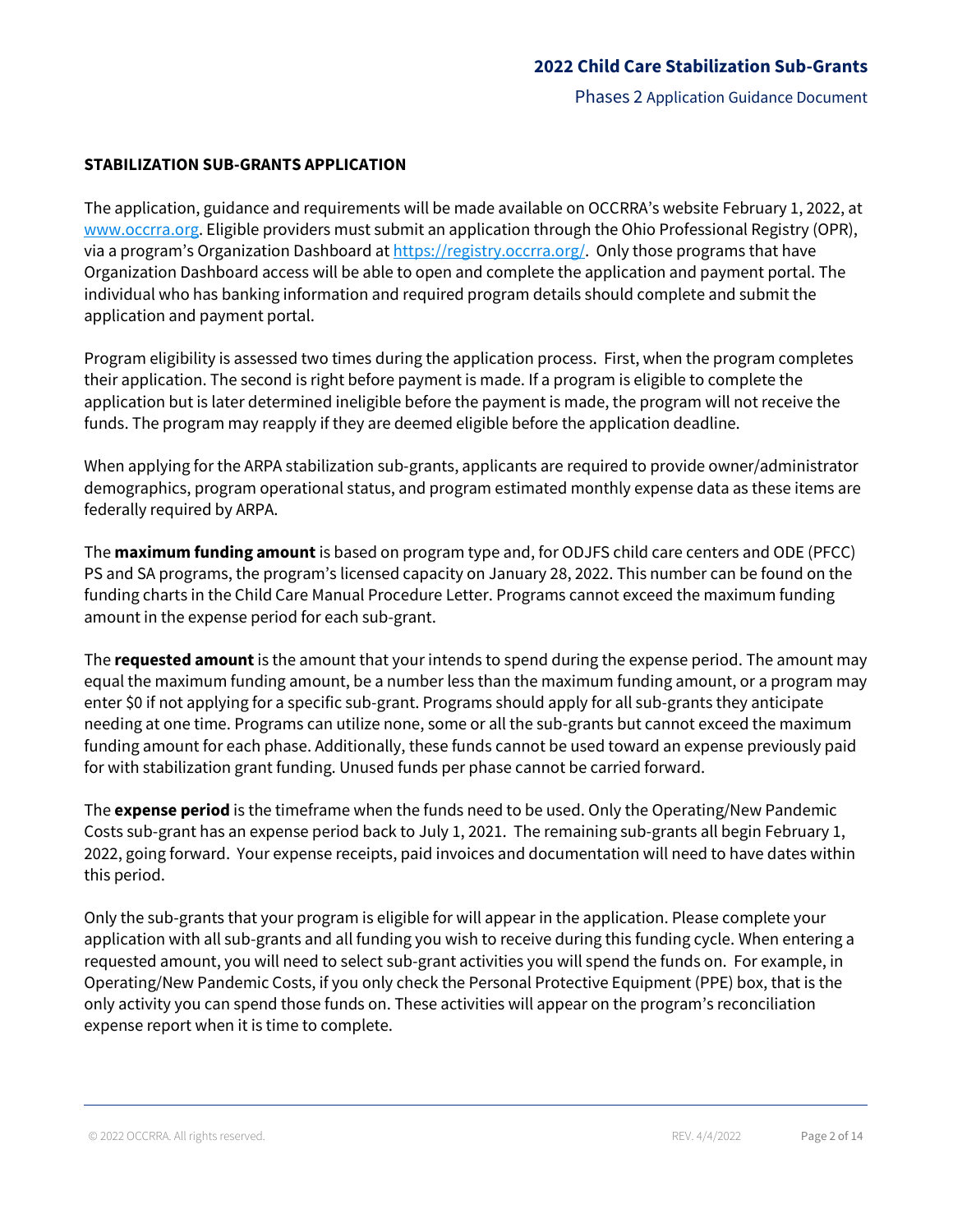Phases 2 Application Guidance Document

The **application period** for the Phase 2 funding cycle is February 1, 2022, through May 31, 2022. Applications must be submitted **by 11:59 pm on May, 31, 2022**. A complete submission includes the Stabilization Grant application and payment portal submissions. Incomplete submissions will not be accepted.

At times, there might be a need for a change to your program's application. Examples include but are not limited to the following:

- Waiving a sub-grant initially, but would now like to submit an application to access the funds
- Submitting for additional funds that do not exceed the maximum funding amount.

Programs will submit a new application for the changes above. Reminder – the new applications must be submitted before the application due date. In situations where access for an application or reconciliation needs to be changed, please reach out to [support@occrra.org.](mailto:support@occrra.org)

Programs can see the status of their application in the Organization Dashboard of the OPR.

#### **PAYMENT**

Payments are based on the program's type and, for ODJFS child care centers and ODE (PFCC) PS and SA programs license capacity as of January 28, 2022. Programs will be required to complete the payment portal for payments to generate. The payment portal contains information for a substitute W-9 and Bank Account information. Programs that provide bank account information will be able to receive their payments via Automated Clearing House (ACH) transactions. Programs that do not enter bank account information, have the option to receive funding via a paper check.

Corporate programs are multi-site, single owner programs, where payments may be going to a centralized banking account. For corporate programs, please add a fiscal representative contact name and a fiscal representative email so we may provide license number information when paying a corporate account.

Payments will be processed approximately four weeks to six weeks after the application approval date. Programs can see the status of their application and payments in the program's organization dashboard in the OPR. Sub-grants will be awarded as long as funding from ARPA is available to ODJFS and appropriation to spend the funding is provided to ODJFS.

#### **RECONCILIATION**

Programs are required to submit a reconciliation for each payment received. Reconciliations will be located in the Ohio Professional Registry. Reconciliations will include an expense report submission. A portion of programs will be required to complete a desk review. Programs should retain receipts, paid invoices and documentation for expenses used toward these sub-grants. Please refer to the Reconciliation Guidance Document that will be located at [www.occrra.org.](https://gcc02.safelinks.protection.outlook.com/?url=http%3A%2F%2Fwww.occrra.org%2F&data=04%7C01%7Ctracey.chestnut%40jfs.ohio.gov%7Ca3996d99e0fc40a8d4f508d994bbd3a0%7C50f8fcc494d84f0784eb36ed57c7c8a2%7C0%7C0%7C637704356699705902%7CUnknown%7CTWFpbGZsb3d8eyJWIjoiMC4wLjAwMDAiLCJQIjoiV2luMzIiLCJBTiI6Ik1haWwiLCJXVCI6Mn0%3D%7C1000&sdata=M4XXR5tyoiiMvnkizTqm3cU80pFwHEajd8Gr74nAlmA%3D&reserved=0)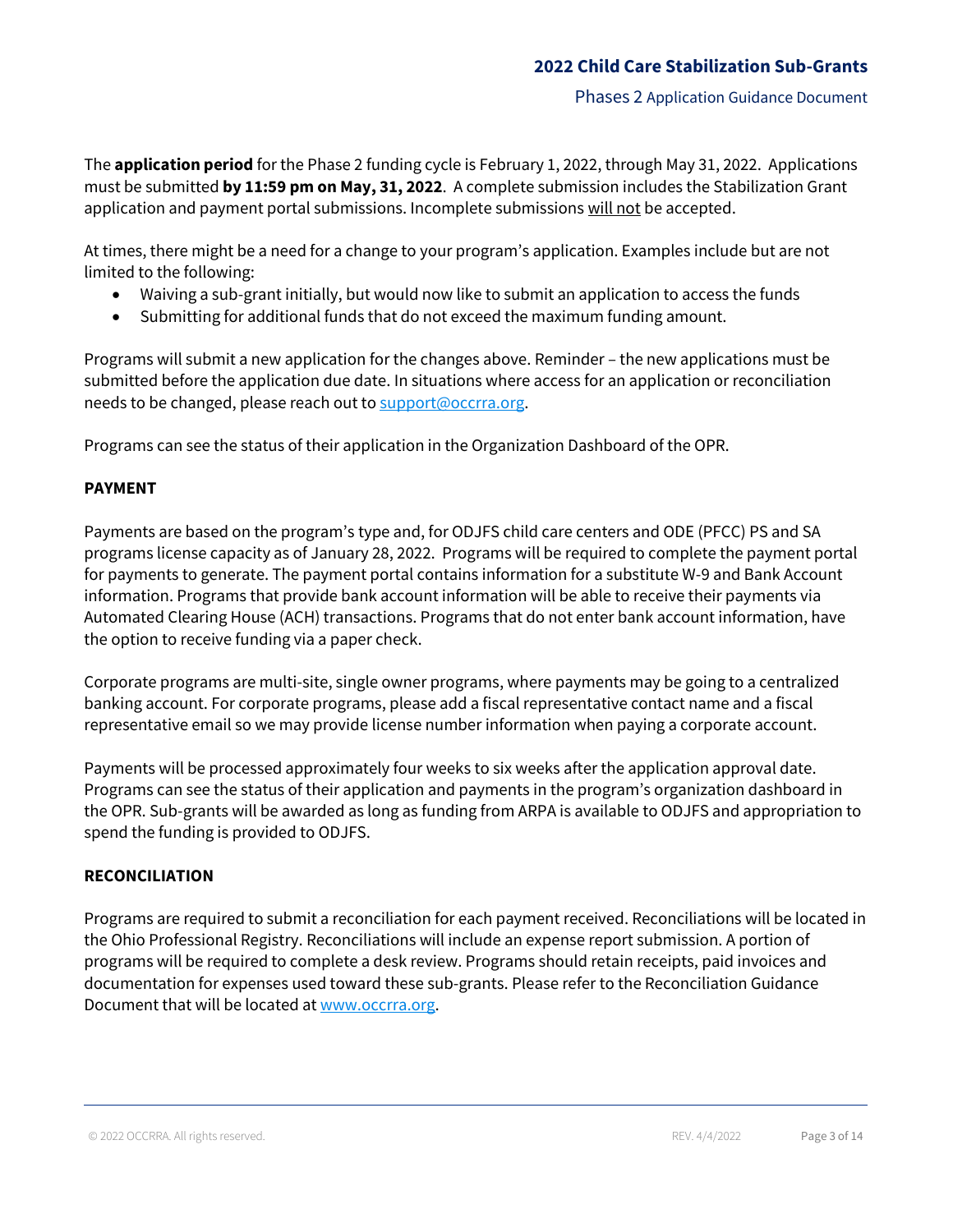# **New funding grant cycles will not be available to your program until the prior funding cycle is reconciled.**

## **SUB-GRANT OPPORTUNTIES: Phase 2**

#### **1. Operating/New Pandemic Cost Grant**

- a. Application Period: February 1 through May 31, 2022
- b. Allowable Expense Period: July 1, 2021 through June 30, 2022
- c. Eligible Programs:
	- i. Ohio Department of Job and Family Services (ODJFS) Regulated Programs
		- 1. Centers
		- 2. Type A Family Child Care Homes
		- 3. Type B Family Child Care Homes
		- 4. Approved Day Camps
		- 5. In Home Aides
	- ii. Ohio Department of Education (ODE) Licensed Programs
		- 1. Preschool participating in Publicly Funded Child Care (PFCC)
		- 2. School-Age participating in Publicly Funded Child Care (PFCC)
- d. Sub-Grant Funding Activities:
	- i. Paying personnel costs; including wages or benefits such as health, dental, vision, paid sick leave or family leave, retirement contributions
	- ii. Paying ongoing costs including rent, mortgage, utilities, insurance
	- iii. Conducting facility maintenance, renovations, including those that address COVID-19 concerns as well as improvements that make child care programs inclusive and accessible for children and families with disabilities. **Note: Construction or major renovations are not permitted.**
	- iv. Purchasing personal protective equipment (PPE) worn to minimize exposure to hazards that cause workplace injuries and illnesses must be either approved by the National Institute for Occupational Safety and Health (NIOSH) or authorized for use by the United States Food and Drug Administration (FDA), including under emergency use authorization
	- v. Purchasing sanitizer, classroom dividers, cleaning supplies, temporary sinks, thermometers, and COVID-19 testing, covering other expenses that facilitate business practices consistent with safety protocols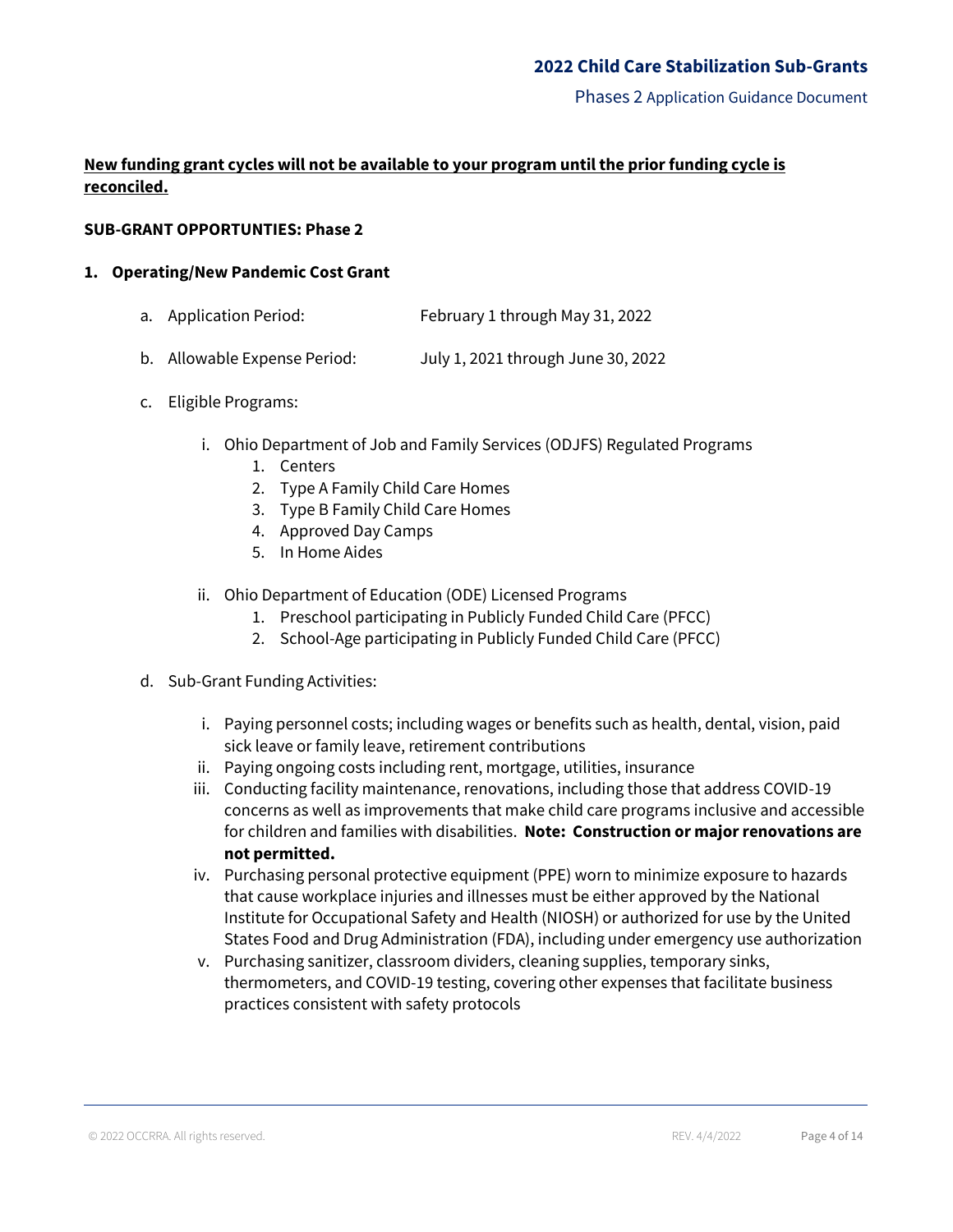e. Allowable Expenses for Operating / New Pandemic Costs Sub-Grant:

| <b>Personnel Costs</b>                                                                       |                                              |  |
|----------------------------------------------------------------------------------------------|----------------------------------------------|--|
| Programs use sub-grant funds for personnel costs including wages or benefits such as health, |                                              |  |
| dental, vision, paid sick leave or family leave, retirement contributions.                   |                                              |  |
| <b>Expenses</b>                                                                              | <b>Examples of Reconciliation Supporting</b> |  |
|                                                                                              | <b>Documentation</b>                         |  |
| Payroll and salaries                                                                         | Payroll and benefit records<br>٠             |  |
| Employee benefits (health, dental, vision,                                                   | Employee timecards and pay stubs<br>п        |  |
| insurance)                                                                                   | Documentation of other benefits<br>п         |  |
| Retirement costs and contributions                                                           | provided to child care staff members         |  |
| Paid sick or family leave<br>٠                                                               | such as overage insurance costs              |  |
|                                                                                              | <b>Bank statements</b>                       |  |

| <b>Ongoing Costs</b>                                                                      |  |                                                       |  |
|-------------------------------------------------------------------------------------------|--|-------------------------------------------------------|--|
| Programs may use sub-grant funds for ongoing costs such as rent, mortgage, utilities, and |  |                                                       |  |
| insurance.                                                                                |  |                                                       |  |
| <b>Examples of Reconciliation Supporting</b><br><b>Expenses</b>                           |  |                                                       |  |
|                                                                                           |  | <b>Documentation</b>                                  |  |
| Rent/Lease or mortgage payments<br>٠                                                      |  | Mortgage/rent/space cost statements<br>$\blacksquare$ |  |
| Business utility bills (heat, electric, phone, Wi-<br>٠                                   |  | Utility statements/bills<br>$\blacksquare$            |  |
| Fi service, etc.)                                                                         |  | Original paid invoices and/or receipts<br>п           |  |
| Liability and/or accident insurance,<br>$\blacksquare$                                    |  | for purchases of insurance                            |  |
| transportation insurance, homeowner's                                                     |  | <b>Bank statements</b><br>п                           |  |
| insurance, business insurance, etc.                                                       |  |                                                       |  |
| Late fees or charges for late payments<br>■                                               |  |                                                       |  |

## **Facility Maintenance and Renovations**

Program may use sub-grant funds for facility maintenance, renovations, including those that address COVID-19 concerns as well as improvements that make child care programs inclusive and accessible for children and families with disabilities.

*Please note that sub-grant funds from this category CANNOT be used for construction or major renovations/remodeling (e.g., structural changes to foundations and loadbearing walls, extensive alternations of a facility, etc.).*

| <b>Expenses</b>                                        | <b>Examples of Reconciliation Supporting</b><br><b>Documentation</b>          |
|--------------------------------------------------------|-------------------------------------------------------------------------------|
| Facility maintenance or minor improvements<br>such as: | Original paid invoices and/or receipts<br>for purchases of materials/supplies |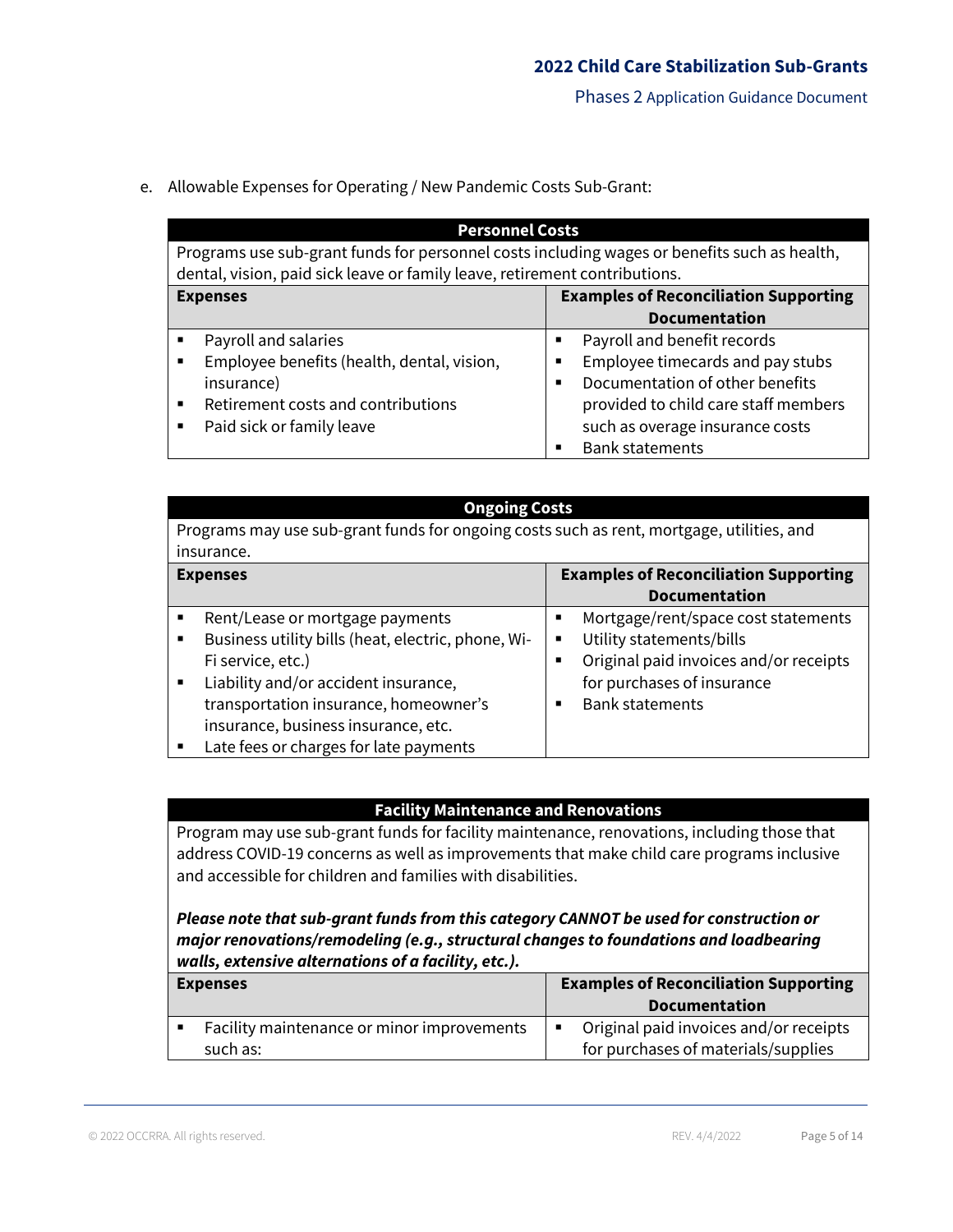| $\circ$  | Upgrading playgrounds                                                                  | ■ | <b>Bank statements</b> |
|----------|----------------------------------------------------------------------------------------|---|------------------------|
| $\Omega$ | Renovating bathrooms                                                                   |   |                        |
| $\circ$  | Installing ramps, railings, and other<br>accessibility features                        |   |                        |
| $\circ$  | Removing non-loadbearing walls to<br>create more space for social                      |   |                        |
|          | distancing                                                                             |   |                        |
| $\circ$  | Replacing flooring (e.g. carpet with<br>linoleum or another easily cleaned<br>surface) |   |                        |
| $\circ$  | Installing touch-free faucets or light<br>switches                                     |   |                        |

| <b>Personal Protective Equipment (PPE)</b><br>Programs may use sub-grant funds for Personal Protective Equipment (PPE), sanitizer,<br>classroom dividers, cleaning supplies, temporary sinks, thermometers, other expenses that<br>facilitate business practices consistent with safety protocols.                                                                                                                                                                                                                                                                                                                                                                                                                                                                                                                                                              |                                                                                                                                                                                                                                                                |  |  |
|-----------------------------------------------------------------------------------------------------------------------------------------------------------------------------------------------------------------------------------------------------------------------------------------------------------------------------------------------------------------------------------------------------------------------------------------------------------------------------------------------------------------------------------------------------------------------------------------------------------------------------------------------------------------------------------------------------------------------------------------------------------------------------------------------------------------------------------------------------------------|----------------------------------------------------------------------------------------------------------------------------------------------------------------------------------------------------------------------------------------------------------------|--|--|
| <b>Expenses</b>                                                                                                                                                                                                                                                                                                                                                                                                                                                                                                                                                                                                                                                                                                                                                                                                                                                 | <b>Examples of Reconciliation Supporting</b><br><b>Documentation</b>                                                                                                                                                                                           |  |  |
| Personal protective equipment (gloves,<br>$\blacksquare$<br>masks, digital thermometers, face shields,<br>changing table paper, etc.)<br>Cleaning and sanitation supplies and services<br>(cleaning/disinfecting wipes, ventilations<br>systems, vacuums, washer/dryer, bleach,<br>hand sanitizer, spray bottles, soaps, garbage<br>bags, professional cleaning and sanitation<br>services, independent cleaning services, etc.)<br>Training on health and safety practices (state<br>п<br>required trainings on health and safety<br>requirements and best practices, staff time to<br>review and prepare Center for Disease Control<br>(CDC) guidance, etc.)<br>Indoor and outdoor equipment and supplies<br>п<br>(portable partitions, plastic shields, sink<br>installation, disposable utensils and dishes,<br>COVID-19 signage, storage containers, etc.) | Original paid invoices and/or receipts<br>٠<br>for purchases of materials/supplies<br>Employee timecards and pay stubs<br>п<br>Paid invoices, receipts, and check<br>٠<br>information for professional<br>development trainings<br><b>Bank statements</b><br>٠ |  |  |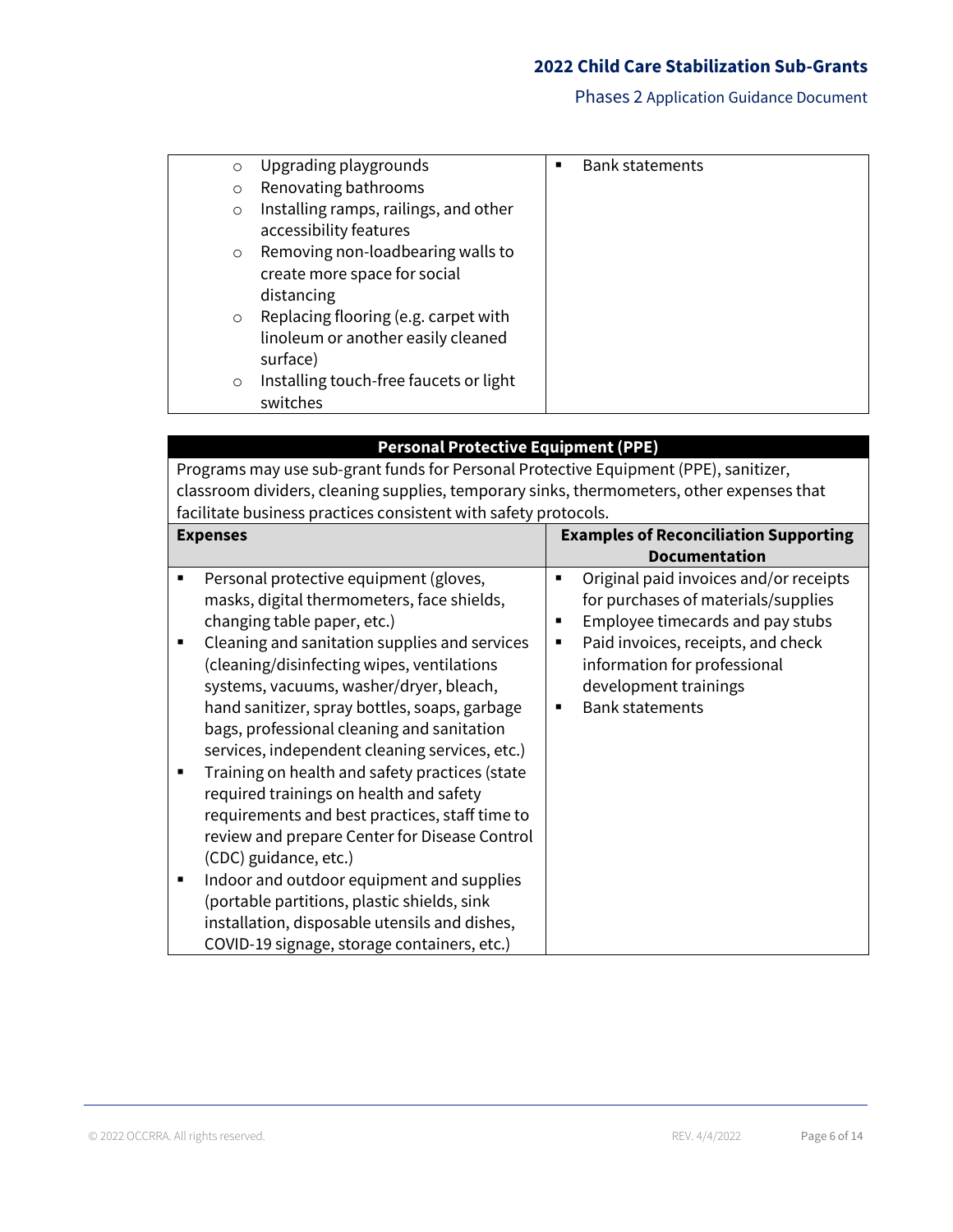Phases 2 Application Guidance Document

#### **2. Workforce Recruitment/Retention Sub-Grant**

- a. Application Period: February 1, 2022 through May 31, 2022
- b. Allowable Expense Period: February 1, 2022 through June 30, 2022
- c. Eligible Programs:
	- i. Ohio Department of Job and Family Services (ODJFS) Regulated Programs
		- 1. Centers
		- 2. Type A Family Child Care Homes
		- 3. Type B Family Child Care Homes
		- 4. Approved Day Camps
	- ii. Ohio Department of Education (ODE) Licensed Programs
		- 1. Preschool participating in Publicly Funded Child Care (PFCC)
		- 2. School-Age participating in Publicly Funded Child Care (PFCC)
- d. Sub-Grant Funding Activities:
	- i. Providing increased wages
	- ii. Providing benefits such as health, dental, vision, paid sick leave or family leave, retirement contributions
	- iii. Paying sign-on and retention bonuses, ongoing premium or hazard pay, transportation costs to/from work
	- iv. Creating substitute pools, providing administrative support
	- v. Funding recruitment activities
	- vi. Supporting early childhood professionals through coaching as well as training and professional development on topics including: communicable disease, first aid, CPR, sudden infant death syndrome, medication administration, shaken baby syndrome, emergency preparedness and response planning, transportation, handling and storage of hazardous materials. This includes Ohio Approved training.
	- vii. Supporting staff access to COVID-19 vaccinations including paid time off for vaccine appointments and to manage side effects, transportation cost to appointments
	- viii. Assisting with background check expenses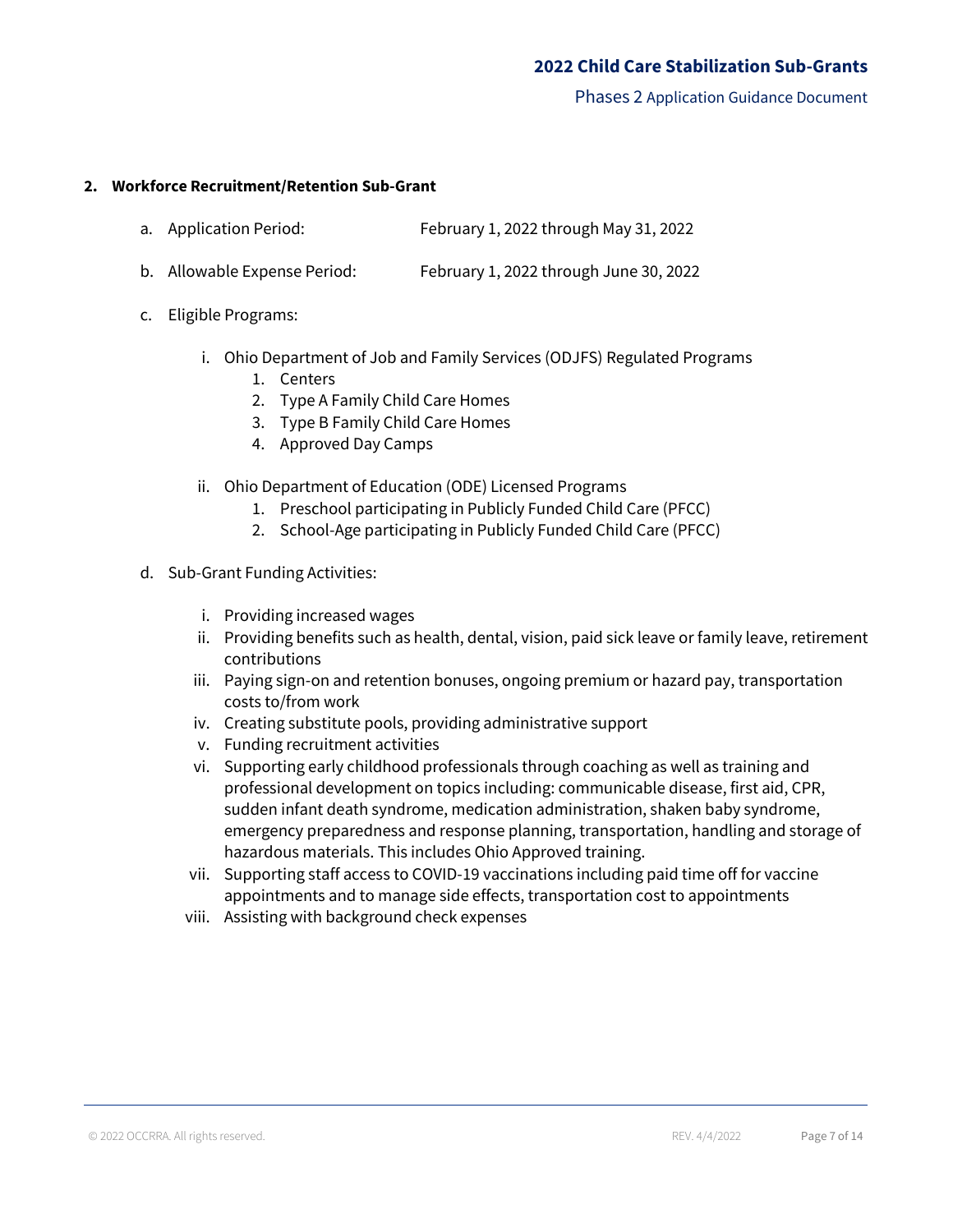e. Allowable Expenses for Workforce Recruitment/Retention Sub-Grant:

|                                                                                                | <b>Workforce Recruitment/Retention</b>                                         |                |                                              |
|------------------------------------------------------------------------------------------------|--------------------------------------------------------------------------------|----------------|----------------------------------------------|
| Programs use sub-grant funds for personnel costs including increased wages or benefits such as |                                                                                |                |                                              |
| health, dental, vision, paid sick leave or family leave, retirement contributions.             |                                                                                |                |                                              |
|                                                                                                |                                                                                |                |                                              |
|                                                                                                | Please note that grant funds from this category CANNOT be used for gift cards. |                |                                              |
|                                                                                                | <b>Expenses</b>                                                                |                | <b>Examples of Reconciliation Supporting</b> |
|                                                                                                |                                                                                |                | <b>Documentation</b>                         |
| П                                                                                              | Wage increases                                                                 | $\blacksquare$ | Payroll and benefit records                  |
| ٠                                                                                              | Premium pay (e.g., higher wages provided to                                    | ٠              | Employee timecards and pay stubs             |
|                                                                                                | employees who work holidays, weekends,                                         | П              | Invoices, receipts and check                 |
|                                                                                                | nights, vacation days or more than eight hours                                 |                | information for professional                 |
|                                                                                                | per day)                                                                       |                | development trainings                        |
| ٠                                                                                              | Employee benefits (health, dental, vision,                                     | $\blacksquare$ | Documentation of other benefits              |
|                                                                                                | insurance)                                                                     |                | provided to child care staff members         |
| ٠                                                                                              | Paid sick or family leave                                                      |                | such as overage insurance costs,             |
| п                                                                                              | Retirement costs and contributions                                             |                | tuition reimbursement or mileage             |
| п                                                                                              | Recruitment incentives                                                         |                | reimbursement                                |
| п                                                                                              | <b>Staff retention bonuses</b>                                                 | $\blacksquare$ | <b>Bank statements</b>                       |
| ٠                                                                                              | Sign-on bonuses                                                                |                |                                              |
| п                                                                                              | Work-related transportation costs for                                          |                |                                              |
|                                                                                                | employees (e.g., transportation and mileage                                    |                |                                              |
|                                                                                                | reimbursement for educational training                                         |                |                                              |
|                                                                                                | programs, to and from work, etc.)                                              |                |                                              |
| ٠                                                                                              | Create substitute pools, provide                                               |                |                                              |
|                                                                                                | administrative support                                                         |                |                                              |
| ٠                                                                                              | Recruitment activities (fees for job postings,                                 |                |                                              |
|                                                                                                | attending job fairs on behalf of your program)                                 |                |                                              |
| ٠                                                                                              | Support to early childhood professionals                                       |                |                                              |
|                                                                                                | through coaching as well as training and                                       |                |                                              |
|                                                                                                | professional development on topics including:                                  |                |                                              |
|                                                                                                | communicable disease, first aid, CPR, sudden                                   |                |                                              |
|                                                                                                | infant death syndrome, medication                                              |                |                                              |
|                                                                                                | administration, shaken baby syndrome,                                          |                |                                              |
|                                                                                                | emergency preparedness and response                                            |                |                                              |
|                                                                                                | planning, transportation, handling and                                         |                |                                              |
|                                                                                                | storage of hazardous materials. This includes                                  |                |                                              |
|                                                                                                | Ohio Approved Training.                                                        |                |                                              |
|                                                                                                | Support for get the COVID-19 vaccine                                           |                |                                              |
|                                                                                                | (appointments, paid sick leave,                                                |                |                                              |
|                                                                                                | transportation, etc.)                                                          |                |                                              |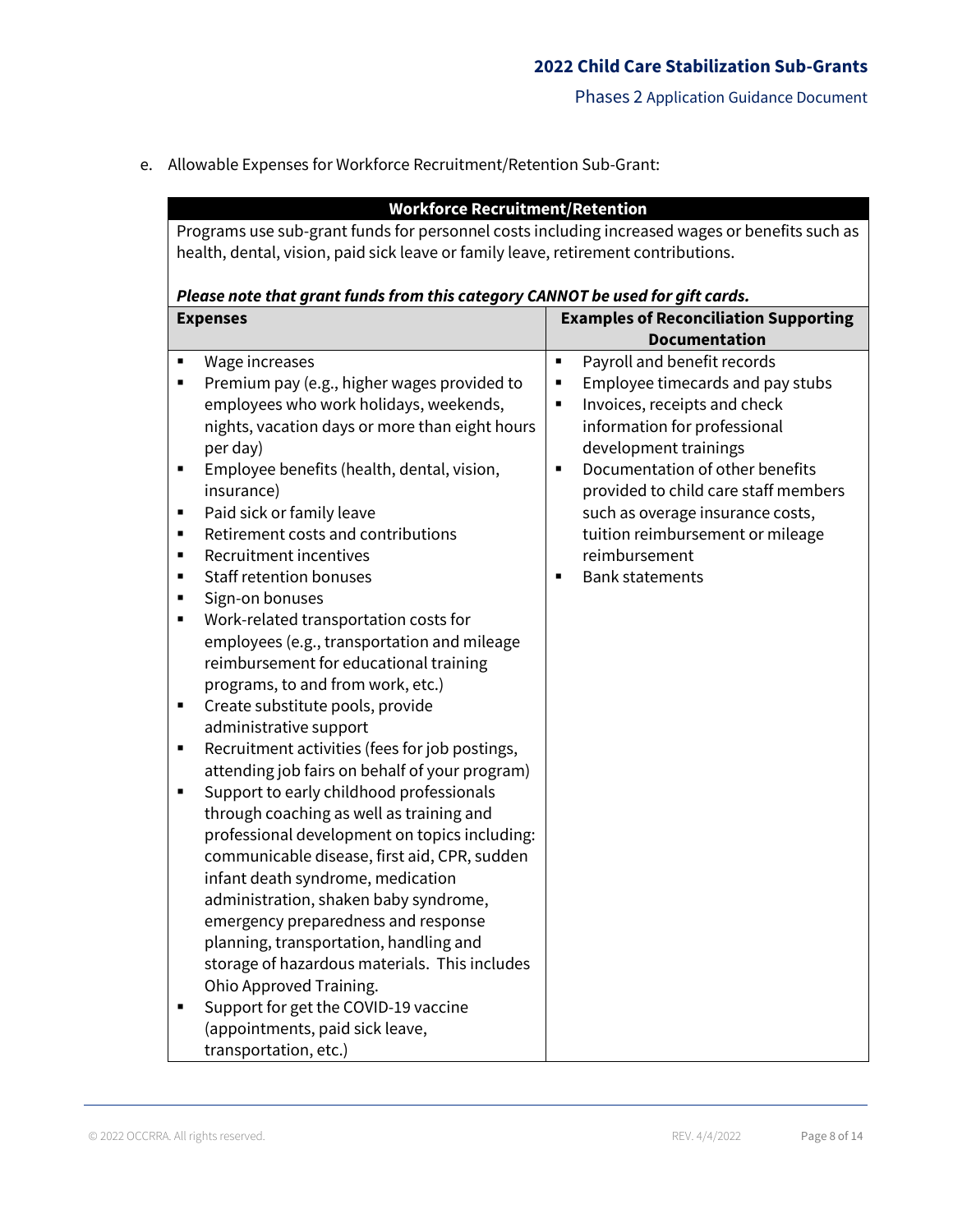Phases 2 Application Guidance Document

| $\overline{\phantom{0}}$<br>. . | enses<br>``<br>'K.<br>DdC<br>. K Y<br>.<br>.<br>exi<br>,,,,,,,,,<br>$\cdots$ |  |
|---------------------------------|------------------------------------------------------------------------------|--|

#### **3. Access Development Sub-Grant**

- a. Application Period: February 1, 2022 through May 31, 2022
- b. Allowable Expense Period: February 1, 2022 through June 30, 2022
- c. Eligible Programs:
	- i. Ohio Department of Job and Family Services (ODJFS) Regulated Programs Only
		- 1. Centers
		- 2. Type A Family Child Care Homes
		- 3. Type B Family Child Care Homes
		- 4. Approved Day Camps
		- 5. In Home Aides
- d. Sub-Grant Funding Activities:
	- i. Expanding the number of current classrooms or reopening classrooms closed due to the pandemic to serve additional children or serve new age groups. **This does not include construction to build a program or construct a new room.**
		- 1. Adding or expanding infant/toddler, or school-age care, or care for children with special needs (Centers, FCC, or Approved Day Camps)
		- 2. Expanding hours of operation to include non-traditional hours weekdays 7:00 p.m. to 6:00 a.m. or between 12:00 a.m. Saturday to 6:00 a.m. Monday (Centers and FCC)
	- ii. Increasing technology access by purchasing technology and new equipment for learning and development (Centers and FCC)
	- iii. Supporting programs serving school-age children in addressing learning gaps and meeting the social and emotional needs of school-age children. (Examples: after hours tutoring, partnering with speech and hearing, etc.) (Centers, FCC, Approved Day Camps, IHA, ODE PFCC SA programs)
	- iv. Supporting programs with a status in OCLQS of "temporary closed" on or after March 26, 2020 that plan to reopen no later than 6 months after the sub-grant award date. (Centers, FCC) Phase 3 only
	- v. Engaging in the expansion of programming to include therapeutic child care by partnering with an Ohio Mental Health and Addiction Services (OhioMHAS) certified community mental health agency to provide ongoing mental health services to children and staff. Child care programs identified by the community mental health agency to participate in the pilot program will enter into a partnership agreement/MOU with the community mental health agency. This includes community mental health agencies that operate a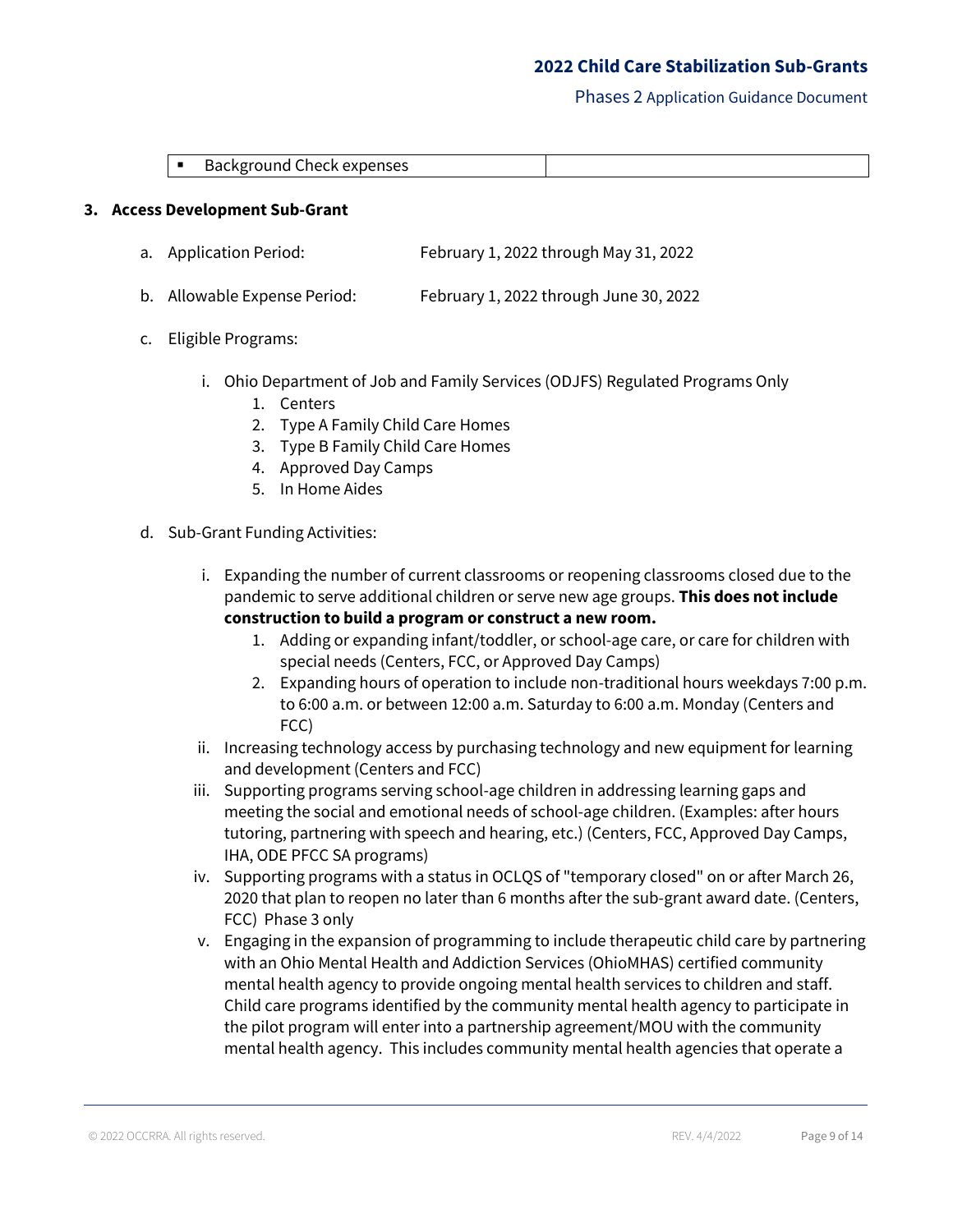child care program. All selected child care programs will implement therapeutic child care built upon evidence-based mental health practices. (Centers)

e. Allowable Expenses for Access Development Sub-Grant:

# **Expansion or Reopening of Classrooms**

Programs use sub-grant funds to expand number of current classrooms or reopening classrooms closed due to the pandemic to serve additional children or serve new age groups by: 1) Adding or expanding infant/toddler, or school-age care, or care for children with special needs (Centers, FCC, or Approved Day Camps); or 2) Expanding hours of operation to include non-traditional hours weekdays 7:00 p.m. to 6:00 a.m. or between 12:00 a.m. Saturday to 6:00 a.m. Monday (Centers and FCC).

# *Please note that sub-grant funds from this category CANNOT be used for construction or major renovations/remodeling (e.g., structural changes to foundations and loadbearing walls, extensive alternations of a facility, etc.).*

| <b>Expenses</b>                                                                                                                                                                                                                                                                                                                                                                                                                                                                                                                                                                                                                                                                                                                                                                                                                                                                                                              | <b>Examples of Reconciliation Supporting</b>                                                                                                                                                                                                                                                                                                                                                                                                                             |  |
|------------------------------------------------------------------------------------------------------------------------------------------------------------------------------------------------------------------------------------------------------------------------------------------------------------------------------------------------------------------------------------------------------------------------------------------------------------------------------------------------------------------------------------------------------------------------------------------------------------------------------------------------------------------------------------------------------------------------------------------------------------------------------------------------------------------------------------------------------------------------------------------------------------------------------|--------------------------------------------------------------------------------------------------------------------------------------------------------------------------------------------------------------------------------------------------------------------------------------------------------------------------------------------------------------------------------------------------------------------------------------------------------------------------|--|
|                                                                                                                                                                                                                                                                                                                                                                                                                                                                                                                                                                                                                                                                                                                                                                                                                                                                                                                              | <b>Documentation</b>                                                                                                                                                                                                                                                                                                                                                                                                                                                     |  |
| Payroll and salaries<br>Premium pay (e.g., higher wages provided to<br>П<br>employees who work holidays, weekends,<br>nights, vacation days or more than eight hours<br>per day)<br>Employee benefits (health, dental, vision,<br>п<br>insurance)<br>Retirement costs and contributions<br>Paid sick or family leave<br>п<br>Food and beverage services for program-<br>п<br>provided meals<br>Equipment and materials necessary to<br>٠<br>increase number of classrooms.<br>Materials for play and learning<br>Materials for eating<br>п<br>Materials for diapering and toileting<br>п<br>Materials to ensure safe sleep<br>п<br>Business automation training and support<br>$\blacksquare$<br>services (e.g., child care management<br>systems)<br>Costs for shared services (e.g., Shared Service<br>$\blacksquare$<br>Alliance)<br>Child care management services (online<br>п<br>payroll systems, accounting services) | Payroll and benefit records<br>٠<br>Employee timecards and pay stubs<br>٠<br>Documentation of other benefits<br>$\blacksquare$<br>provided to child care staff members<br>such as overage insurance costs<br>Original paid invoices and/or receipts<br>$\blacksquare$<br>for purchases of materials/supplies<br><b>Bank statements</b><br>$\blacksquare$<br>Paid invoices, receipts and check<br>$\blacksquare$<br>information for professional<br>development trainings |  |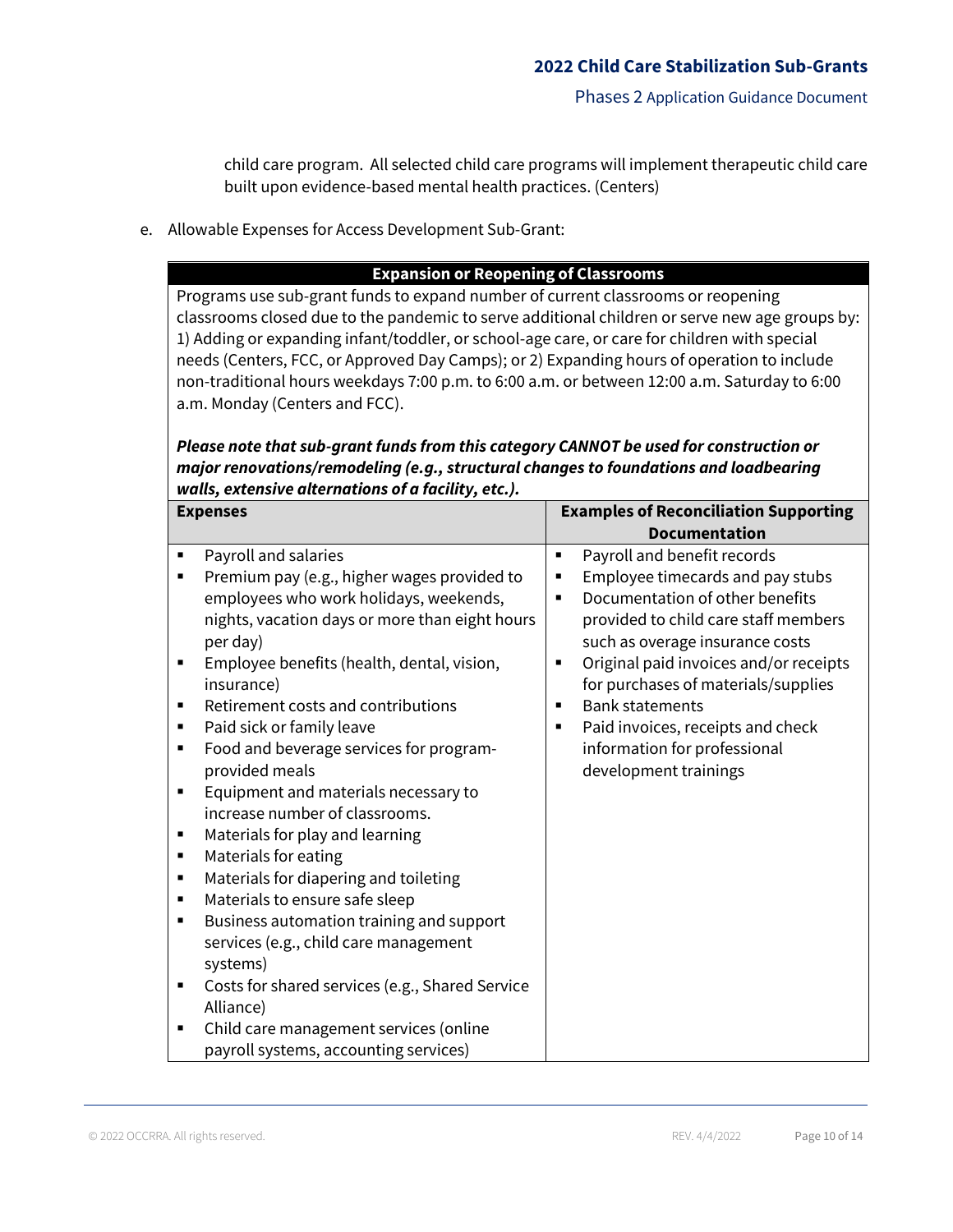| Transportation services                      |  |
|----------------------------------------------|--|
| Janitorial or cleaning services              |  |
| State required health and safety training or |  |
| Ohio Approved professional development       |  |
| Therapeutic child care pilot expenses        |  |

## **Increase Technology Access**

Programs use sub-grant funds for technology including expenses related to increasing access for learning and development. (Centers and FCC)

# *Please note that grant funds from this category CANNOT be used for gaming systems, gaming system accessories, etc. (e.g. Nintendo, Wii, PlayStation and the like are prohibited)*

| <b>Expenses</b>                                                                                                     |                | <b>Examples of Reconciliation Supporting</b><br><b>Documentation</b> |
|---------------------------------------------------------------------------------------------------------------------|----------------|----------------------------------------------------------------------|
| Technology items needed to support learning<br>and development (e.g., computers, laptops,<br>tablets, and software) | $\blacksquare$ | Invoices, receipts and check<br>information for technology purchases |

| <b>Supports for School-Age Learning Gaps and Social Emotional Needs</b>                                                                                                             |                                              |  |
|-------------------------------------------------------------------------------------------------------------------------------------------------------------------------------------|----------------------------------------------|--|
| Programs may use sub-grant funds for expenses supporting programs serving school-age<br>children in addressing learning gaps and meeting social and emotional needs. (Centers, FCC, |                                              |  |
| Approved Day Camps and In Home Aides)                                                                                                                                               |                                              |  |
| <b>Expenses</b>                                                                                                                                                                     | <b>Examples of Reconciliation Supporting</b> |  |
|                                                                                                                                                                                     | <b>Documentation</b>                         |  |
| Materials for play and learning<br>$\blacksquare$                                                                                                                                   | Original paid invoices and/or receipts<br>٠  |  |
| After hours tutoring<br>$\blacksquare$                                                                                                                                              | for purchases of                             |  |
| Speech and Hearing, and other Support<br>$\blacksquare$                                                                                                                             | materials/supplies/services                  |  |

■ Bank statements

Services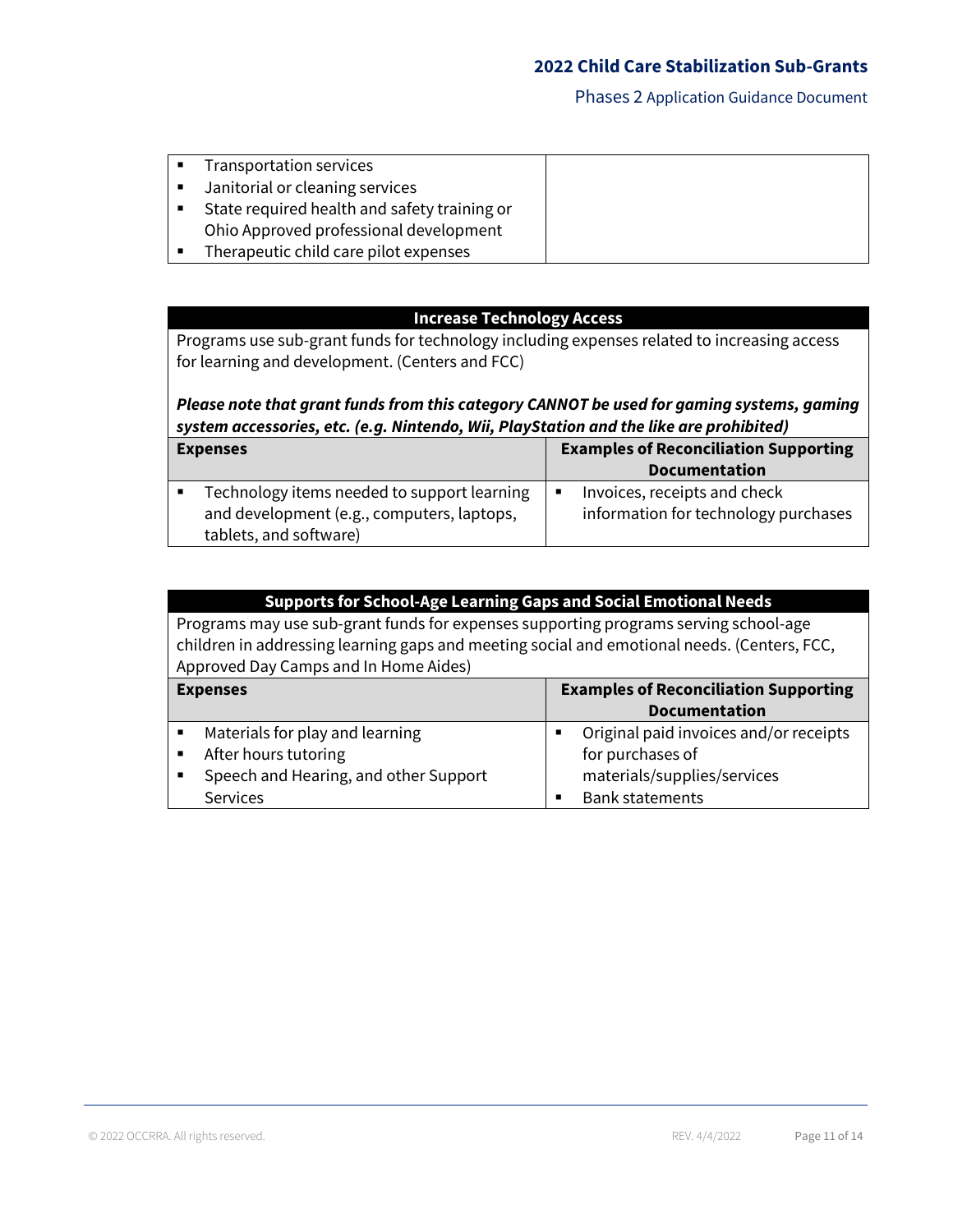Phases 2 Application Guidance Document

#### **4. Mental Health Workforce and Family Support Sub-Grant**

|  | a. Application Period: | February 1, 2022 through May 31, 2022 |
|--|------------------------|---------------------------------------|
|--|------------------------|---------------------------------------|

- b. Allowable Expense Period: February 1, 2022 through June 30, 2022
- c. Eligible Programs:
	- i. Ohio Department of Job and Family Services (ODJFS) Regulated Programs Only 1. Centers
	- ii. Ohio Department of Education (ODE) Licensed Programs
		- 1. Preschool participating in Publicly Funded Child Care (PFCC)
		- 2. School-Age participating in Publicly Funded Child Care (PFCC)
- d. Sub-Grant Funding Activities:
	- i. Coaching, training, local team building, resiliency, stress reduction and developing staff in mental health and social-emotional development topics
	- ii. Organizing stress reduction and wellness experiences for children
	- iii. Addressing staffing patterns and schedules to support staff mental health
	- iv. Purchasing program materials, and supplies to promote mental health and socialemotional learning in the classroom
	- v. Providing family engagement activities to strengthen mental health and wellness, like take-home toolkits and family game nights
	- vi. Providing childhood mental health supports (e.g., infant/toddler and early childhood mental health consultation services, targeted programming, etc.)
	- vii. Utilizing the Mental Health Bridge. This pilot project is currently being established and is anticipated to be available by March of 2022. The Mental Health Bridge will support cohorts of child care programs with access to mental health agency services available to each program. This includes creating private, comfortable, HIPPA-compliant spaces within child care centers for families and staff to use for telehealth services, purchasing technology for telehealth mental health services, including tablets for real-time medical assessments, and assisting with fees for telehealth services obtained for children and staff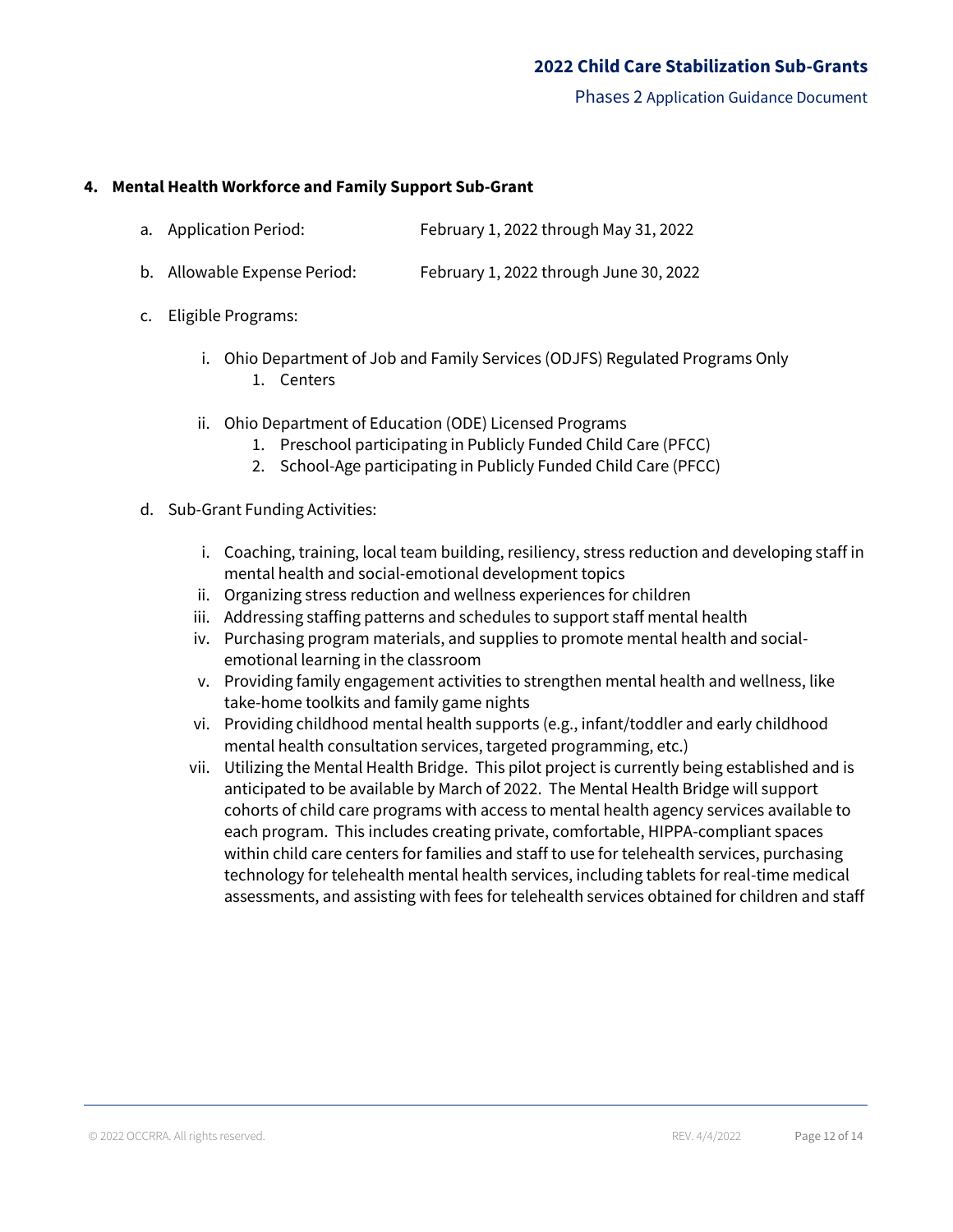- **Mental Health Workfoce and Family Support** Programs may use sub-grant funds to support costs related to the mental health and well-being of their children and employees. **Expenses Examples of Reconciliation Supporting Documentation** ■ Mental health consultations and other mental health supports for staff o Staff training and development on social-emotional topics, trauma, toxic stress and behavior management o Coaching for behavior management and classroom management o Local Team Building (mindfulness, resiliency, meditation, yoga) o Resiliency and stress management o Staffing patterns and schedules o Program materials and supplies o Time and opportunities to achieve IMHC credentials or Trauma Informed Care credentials. **Onsite Child Activities** o Stress Reduction activities o Wellness experiences Family engagement o Parent/teacher conferences o Books and other materials children can take home o Family Game night activities o Family engagement materials Mental Health and Social-Emotional supplies and materials. o Funds for ASQ, Conscious Discipline or other mental health/social-emotional curriculum o Books, classroom materials, light therapy lamp, feeling dolls, animal therapy, puppet shows ■ Documentation of mental health and and family support benefits provided to child care staff members ■ Original paid invoices and/or receipts for purchases of materials/supplies ■ Bank statements ■ Paid invoices, receipts, and check information for professional development trainings
- e. Allowable Expenses for Mental Health Workforce and Family Support Sub-Grant: